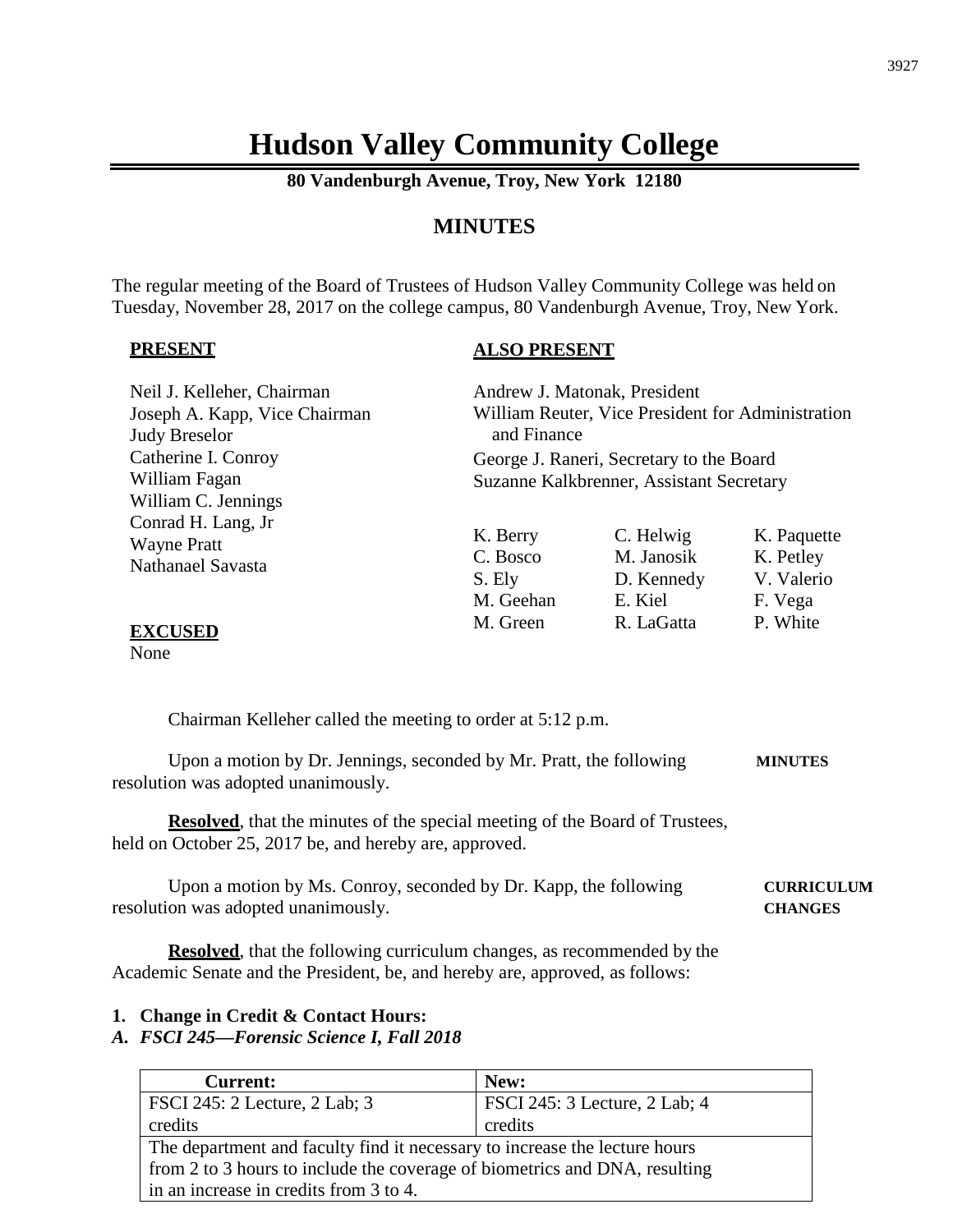# **2. Change in Degree Requirements:**

*A. Cybersecurity A.S. Degree; Fall 2018*

# *B. Criminal Investigation A.A.S. Degree; Fall 2018*

The proposal reflects an increase in credit hours based on changes to a required course, FSCI 245—Forensic Science I.

| <b>Current:</b>                                                    | New:                                 |
|--------------------------------------------------------------------|--------------------------------------|
| <b>FSCI</b> 245: 2 Lecture, 2 Lab; 3                               | <b>FSCI</b> 245: 3 Lecture, 2 Lab; 4 |
| credits                                                            | credits                              |
| <b>Current:</b>                                                    | New:                                 |
| Total Program Credits: 61                                          | <b>Total Program Credits: 62</b>     |
| This change is a result of the specific requirements listed above. |                                      |

# *C.* **Change in Degree Requirements:** *Criminal Justice A.A.S. Degree; Fall 2018*

The proposal reflects an increase in credit hours based on changes to a required course, FSCI 245—Forensic Science I.

| <b>Current:</b>                                                    | New:                             |
|--------------------------------------------------------------------|----------------------------------|
| FSCI 245: 2 Lecture, 2 Lab; 3                                      | FSCI 245: 3 Lecture, 2 Lab; 4    |
| credits                                                            | credits                          |
| Current:                                                           | New:                             |
| Total Program Credits: 60                                          | <b>Total Program Credits: 61</b> |
| This change is a result of the specific requirements listed above. |                                  |

# *D.* **Change in Degree Requirements:** *Forensic Science Studies A.S. Degree; Fall 2018*

| <b>Current:</b>                                                               | New:                             |
|-------------------------------------------------------------------------------|----------------------------------|
| FSCI 245: 2 Lecture, 2 Lab; 3                                                 | FSCI 245: 3 Lecture, 2 Lab; 4    |
| credits                                                                       | credits                          |
| <b>Current:</b>                                                               | New:                             |
| (2) Restricted Elective II                                                    | Removal of (2) Restricted        |
|                                                                               | Elective II                      |
| Removing the independent restricted elective II (2) from the third semester.  |                                  |
| The reason is predicated on the increase in Forensic Science I course from 2  |                                  |
| to 3 lecture hours, thereby increasing the credits to 4. We cannot request an |                                  |
| increase of credits for the degree program as we have been denied twice for   |                                  |
| a waiver from SUNY. The only option is to remove this 3 credit elective.      |                                  |
| <b>Current:</b>                                                               | New:                             |
| <b>Total Program Credits: 64</b>                                              | <b>Total Program Credits: 62</b> |

# **3. Change in Degree Requirements:** *Animal Policy Certificate; Fall 2018*

The department proposes changes for more appropriate required courses and more flexibility in elective selection. The changes will reflect more of a policy focused program. The changes also allow students to complete the certificate in a shorter time.

| Current:                    | New:                      |
|-----------------------------|---------------------------|
| <b>PADM 132—Shelter and</b> | PADM 236-Interpersonal    |
| Rescue Management           | Violence and Animal Abuse |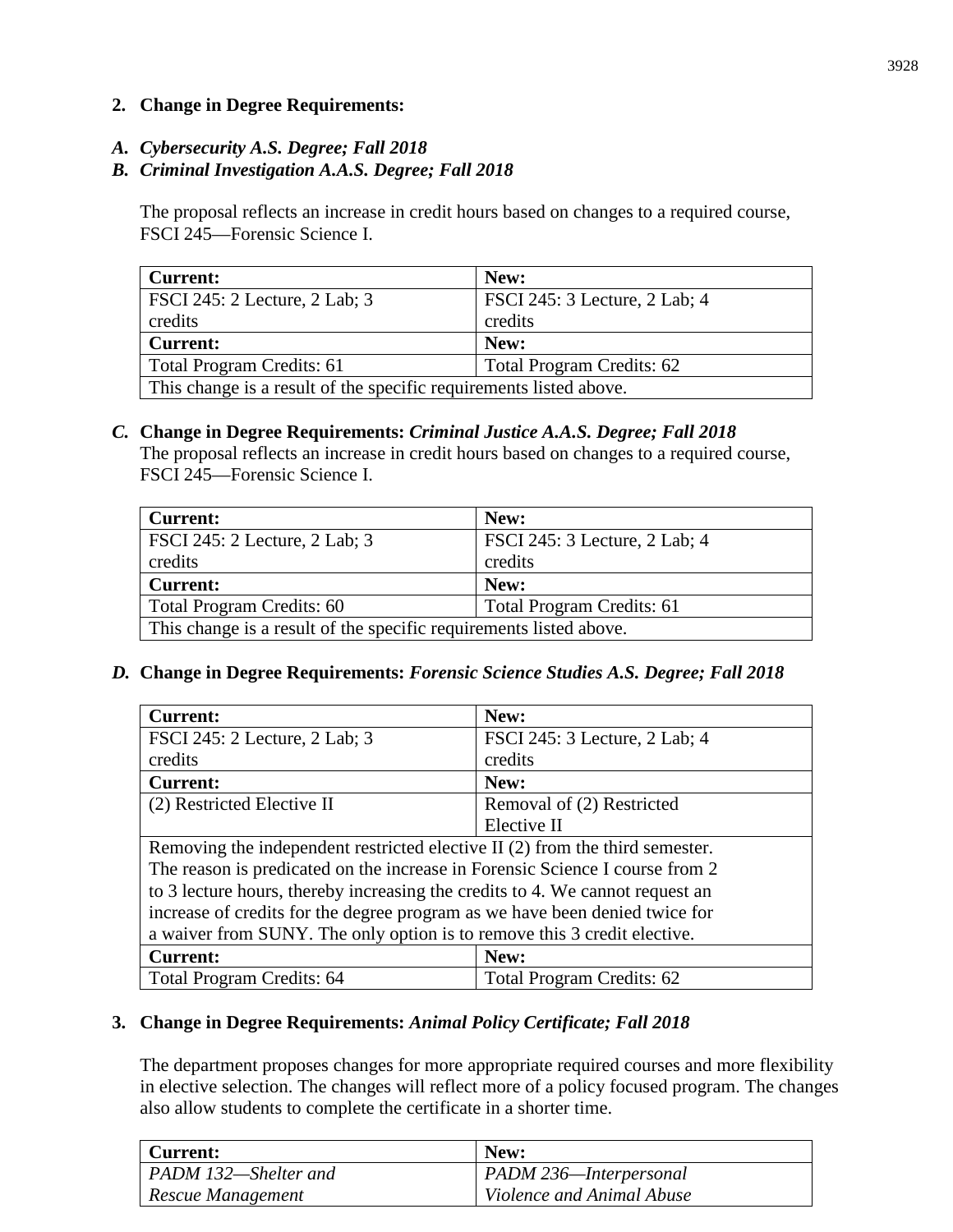| <b>Current:</b>                     | New:                                |
|-------------------------------------|-------------------------------------|
| FSCI 131-Forensic                   | FSCI 131-Forensic                   |
| <b>Assessment of Animal Cruelty</b> | <b>Assessment of Animal Cruelty</b> |
| Investigations                      | <b>Investigations OR Restricted</b> |
|                                     | elective $(1)$                      |
| <b>Current:</b>                     | New:                                |
| PADM 137-Animal Policy              | PADM 137-Animal Policy              |
| Seminar III                         | Seminar III OR Restricted           |
|                                     | elective $(1)$                      |
| <b>Current:</b>                     | New:                                |
| PADM 130 Legal Issues for           | PADM 130-Legal Issues for           |
| <b>Animal Control</b>               | <b>Animal Control OR Restricted</b> |
|                                     | elective $(1)$                      |

# **4. Selective Admissions Entrance Policy for New Program:**

# *A. Accelerated Nursing A.A.S., Summer 2018*

#### *New Policy:*

Applicants for the Accelerated Nursing program must submit a completed application, which includes all high school and college transcripts and TEAS test scores, to be on file in the admissions office no later than February 1, to be considered for acceptance for the following summer term. Applications received after February 1 will be considered on a space available basis. Applications for this program are accepted for admission into the summer term only. Students must identify that they are applying for the Accelerate Nursing option.

An Admissions Review committee including, but not limited to, the Nursing department chairperson and an Admissions representative will select the applicants to be accepted for summer admission. There is no wait list for the Accelerated Nursing Program. If a student wishes to be considered for the following year, the student must reapply to the Accelerated Nursing Program.

This is a very competitive program. For those students not selected, they will be advised to choose another option or reapply in the future. A published set of guidelines highlighting the criteria used to evaluate candidates can be obtained from the Nursing Program pages found on the college's website: [www.hvcc.edu/nursing.](http://www.hvcc.edu/nursing)

Preference will be given to applicants with a Bachelors/Associates degree already completed.

Due to the rigor and time commitment necessary to complete this program, students are strongly encouraged not to have outside employment.

Upon a motion by Mr. Lang, seconded by Ms. Breselor, the following **ESTABLISHMENT OF**  resolution was adopted unanimously. **CAPITAL PROJECT—**

**COOLING TOWER**

**Resolved,** that the request of for approval of the establishment of the following capital project be, and hereby is, approved. The resolution shall read as follows: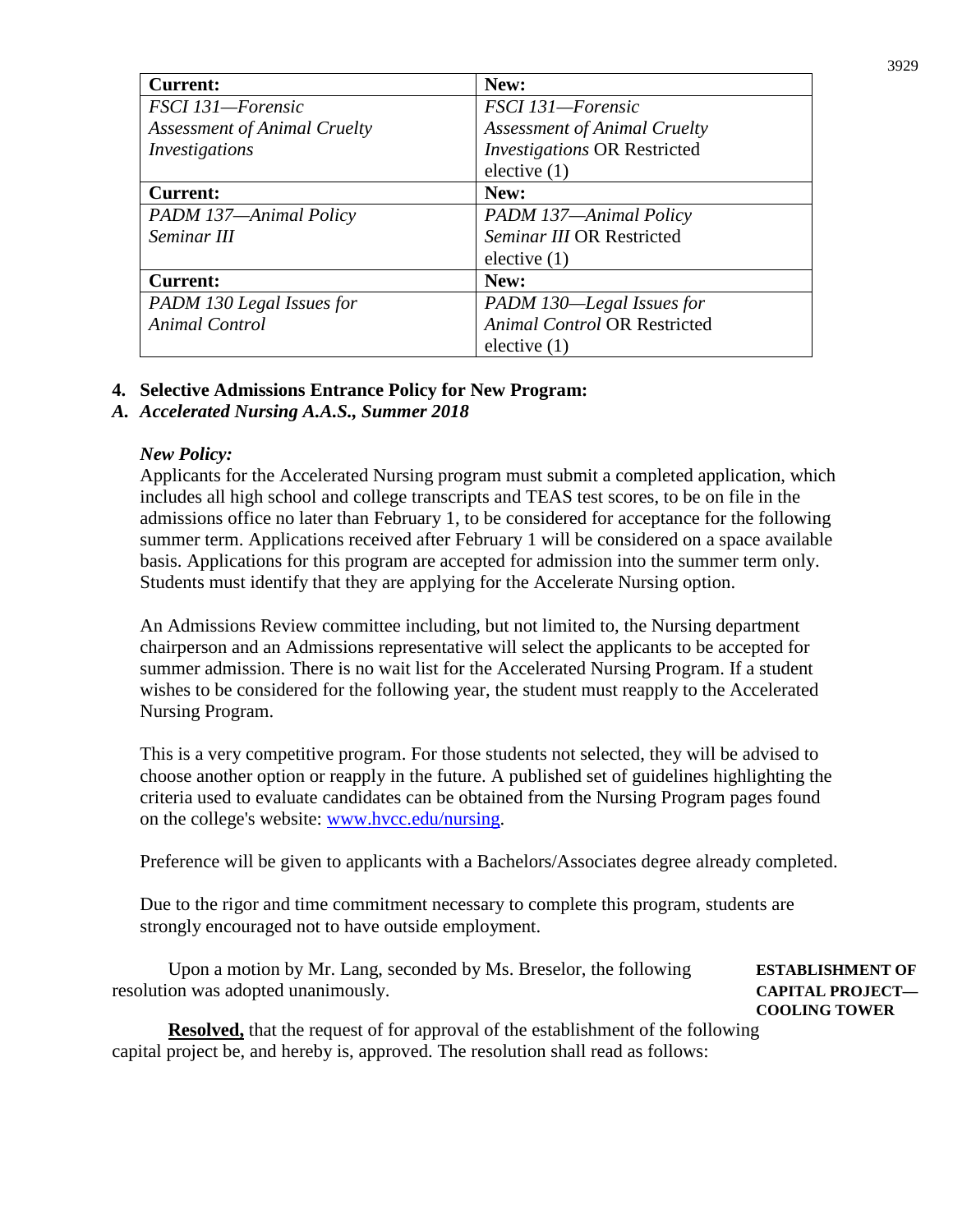# **ESTABLISHING A CAPITAL PROJECT – COOLING TOWERS**

**WHEREAS,** there currently exists \$106,584 in available New York State capital funding that is unallocated and is available to be matched against Hudson Valley Community College approved capital projects; and

**WHEREAS,** there currently are cooling towers in the Guenther Enrollment Services Center and Bulmer Telecommunications Center that require replacement; and

**WHEREAS,** the total available matching funds for the two cooling tower replacements is \$106,584; and

**WHEREAS,** the amount of state aid match (\$106,584) would replace a previously approved operating budget expenditure, saving the college this amount as operating fund expenditures are not matched by the State of New York; and

**WHEREAS,** it is necessary for the Hudson Valley Community College Board of Trustees to approve the creation of this Capital Project – Cooling Towers and request similar approval of its sponsor Rensselaer County,

**RESOLVED,** the College's Board of Trustees approves creation of a capital project for the replacement of cooling towers at a cost of \$213,168; and

**RESOLVED,** that certified copies of this resolution be forwarded to Rensselaer County for their consideration and requested approval; and

**RESOLVED,** that upon approval by Rensselaer County, a copy of the certified resolution will be submitted to the SUNY Office of Capital Facilities.

Upon a motion by Mr. Zweig, seconded by Mr. Fagan, the following **ESTABLISHMENT OF**  resolution was adopted unanimously. **CAPITAL PROJECT—**

**MECHANICAL** 

**Resolved,** that the request of for approval of the establishment of the **UPGRADES** following capital project be, and hereby is, approved. The resolution shall read as follows:

# **ESTABLISHING A CAPITAL PROJECT – MECHANICAL UPGRADES**

**WHEREAS,** there currently exists five identified capital projects involving mechanical upgrades that were previously approved to be completed from Hudson Valley Community College operating funds; and

**WHEREAS,** with the added flexibility of financing County debt service from facility use revenues, the previously approved mechanical upgrades can be packaged as a capital project and requested as part of the 2018/19 New York State Budget process; and

**WHEREAS,** the total estimated project costs for the mechanical upgrades is \$1,022,000 and with available matching funds, New York State would reimburse Hudson Valley Community College 50% of the project costs or \$511,000; and

**WHEREAS,** the amount of state aid match (\$511,000) would replace a previously approved operating budget expenditure, saving the college this amount as operating fund expenditures are not matched by the State of New York; and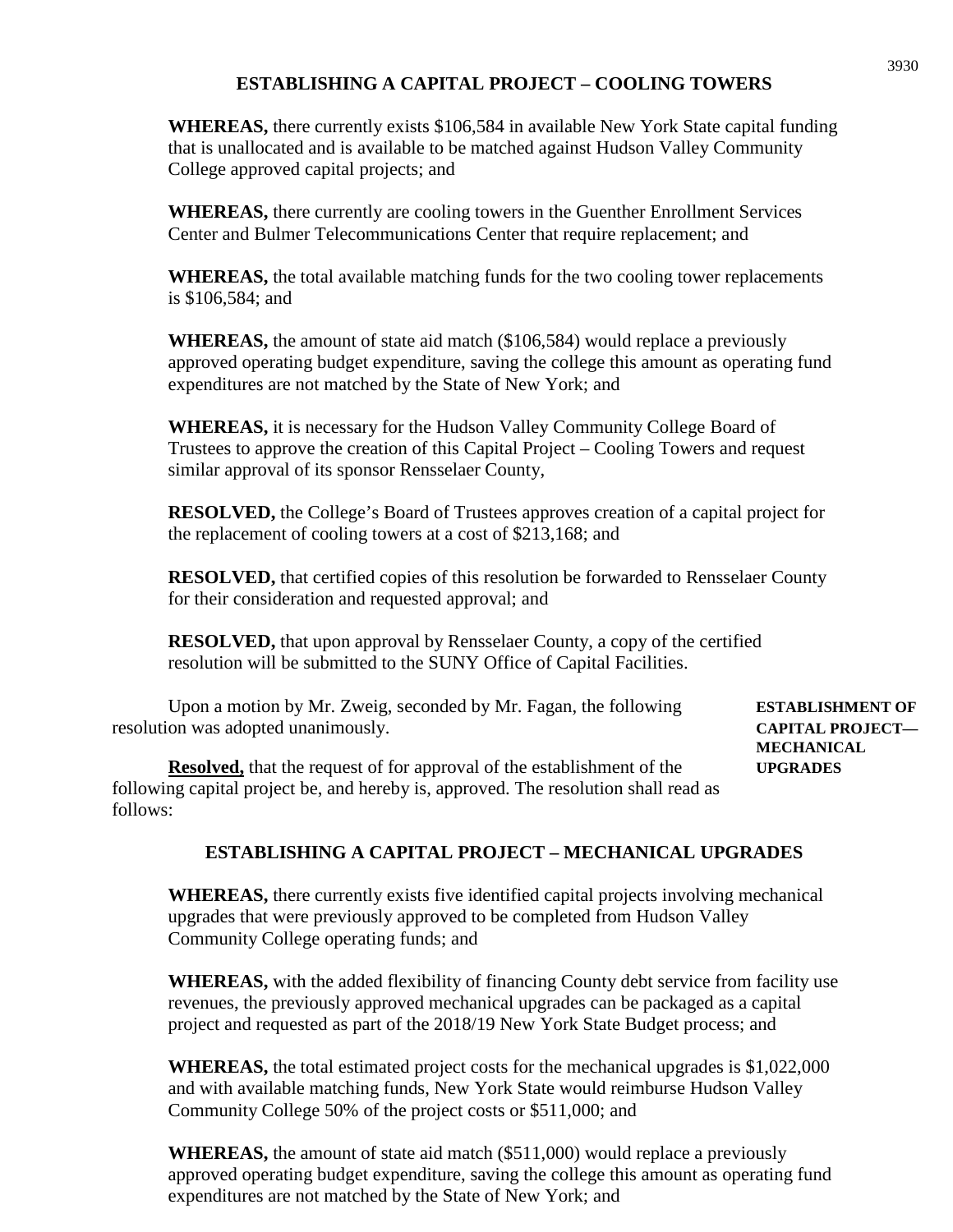**WHEREAS,** it is necessary for the Hudson Valley Community College Board of Trustees to approve the creation of this Capital Project – Mechanical Upgrades and request similar approval of its sponsor Rensselaer County,

**RESOLVED,** the College's Board of Trustees approves creation of a capital project for mechanical upgrades at a cost of \$1,022,000; and

**RESOLVED,** that certified copies of this resolution be forwarded to Rensselaer County for their consideration and requested approval; and

**RESOLVED,** that upon approval by Rensselaer County, a copy of the certified resolution will be submitted to the SUNY Office of Capital Facilities.

| <b>INFORMATION ITEMS</b><br>The following information items were noted:                                                                                                        | <b>INFORMATION</b><br><b>ITEMS</b> |
|--------------------------------------------------------------------------------------------------------------------------------------------------------------------------------|------------------------------------|
| A. FULL-TIME NON-TEACHING PROFESSIONAL<br>Academic Affairs<br>1.<br>Brian Trautman, Academic Coach,                                                                            |                                    |
| (grant-funded), Center for Academic Engagement,<br>f/t appt., eff. $11/15/17$                                                                                                  | \$38,000/yr                        |
| Leah Pronovost, Advising Specialist,<br>Liberal Arts & Sciences/Advisement Tracks,<br>f/t appt., eff. $11/13/17$                                                               | \$40,100/yr                        |
| Andrew Roberts, Academic Coach/Site Supervisor,<br>(grant-funded), Center for Academic Engagement,<br>f/t appt., eff. $11/7/17$                                                | \$43,000/yr                        |
| 2.<br><b>Enrollment Management and Student Development</b><br>Melique Garcia, Assistant Track & Field Coach,<br>Intercollegiate Athletics,<br>f/t temp. appt., eff. $10/23/17$ | \$2,500/yr                         |
| Daniel Honovic, Assistant Golf Coach,<br>Intercollegiate Athletics,<br>f/t temp. appt., eff. $10/23/17$                                                                        | \$1,500/yr                         |
| 3. Administration and Finance<br>Krista Hamm, Assistant Director of Financial Aid,<br>Finance,<br>f/t appt., eff. $11/9/17$ or thereafter                                      | \$38,000/yr                        |
| 4. School of Liberal Arts and Sciences<br>Christine Smith, Advising Specialist,<br>Individual Studies,                                                                         |                                    |
| f/t appt., eff. $11/17/17$ or thereafter<br><b>Technology, Institutional Assessment and Planning</b><br>5.                                                                     | \$40,100/yr                        |
| Lori Leicht, Functional Support Specialist,<br><b>Information Technology Services,</b>                                                                                         |                                    |
| f/t appt., eff. $11/27/17$                                                                                                                                                     | \$46,500/yr                        |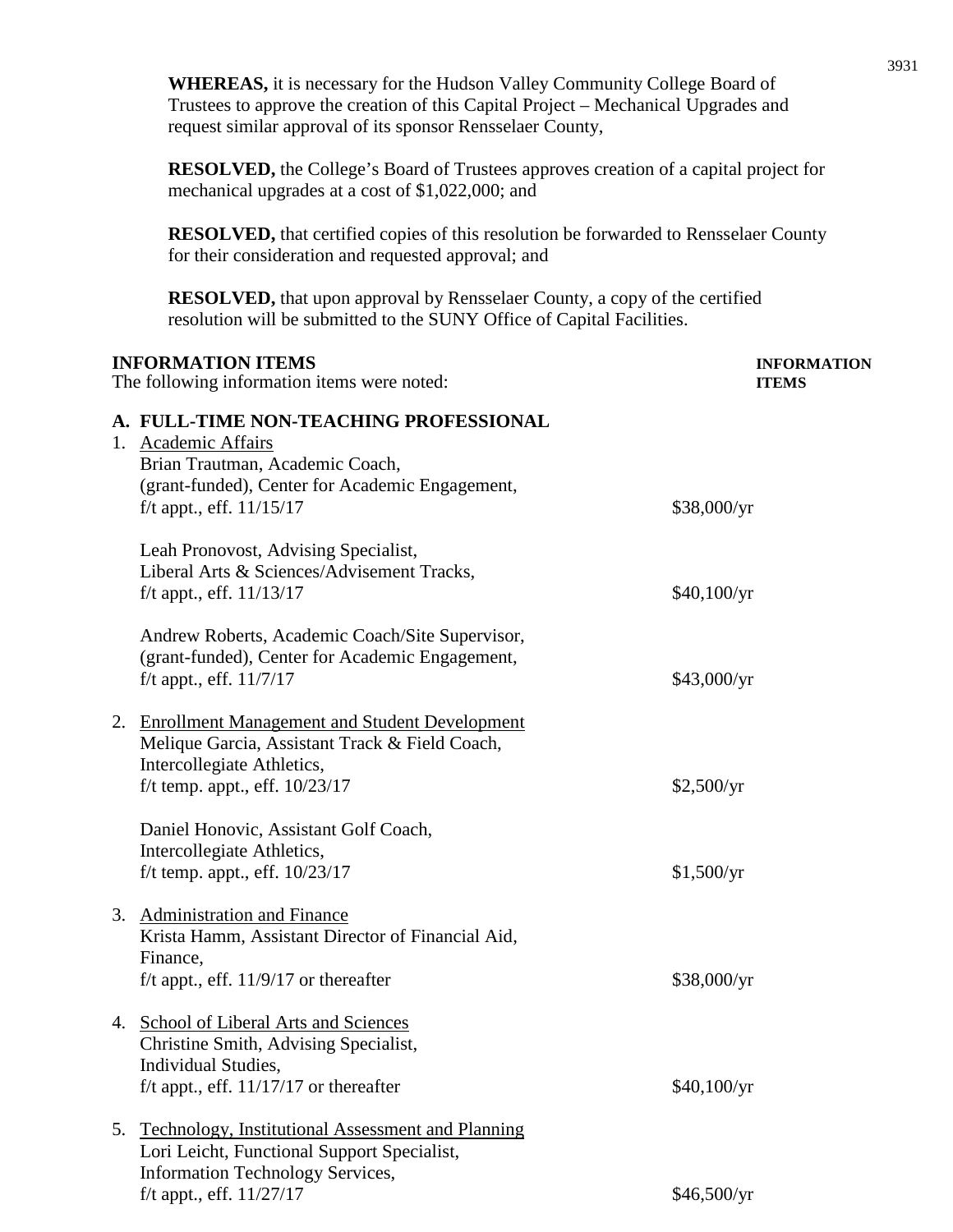# **B. PART-TIME FACULTY** 1. Capital District Educational Opportunity Center Richard Musinski, Instructor, Culinary Arts (shelf), E.O.C.,  $p/t$  appt., eff.  $11/7/17$  or thereafter \$41.00/hr Lakisha Foy, Instructor, Cosmetology,  $E.O.C.,$ p/t appt., eff. 10/23/17 \$41.00/hr Lawrence Vellucci, Instructor, Culinary Arts (shelf), E.O.C., p/t appt., eff.  $11/7/17$  or thereafter \$41.00/hr 2. Schools of Business and Engineering and Industrial Technologies Donna Shepardson, Instructor, Business Administration (H.S. Model),  $p/t$  appt., eff.  $11/7/17$  \$0 3. School of Liberal Arts and Sciences Kelly Majuri, Instructor, Mathematics & Engineering Sciences (H.S. Model)  $p/t$  appt., eff  $1/21/18$  \$0 Margo Stavros, Instructor, History, Philosophy and Social Sciences, p/t appt., eff. 1/16/18 \$1,113/sch Leejun Taylor, Instructor, English, Foreign Languages and English as a Second Language (H.S. Model)  $p/t$  appt., eff.  $10/25/17$  \$0 **C. PART-TIME NON-TEACHING PROFESSIONAL** 1. Academic Affairs Carina Comiskey, Technical Assistant, Continuing Education, Summer Sessions and Workforce Development, p/t appt., eff.  $12/1/17$  \$19.00/hr **D. RESIGNATIONS** 1**.** Christopher Hammond, Instructor, Computing & Information Sciences, eff. 12/15/17 2. Alison Horton, p/t Alliance tutor, E.O.C., eff. 10/13/17 3. Talia Valenti, Assistant Softball Coach, Intercollegiate Athletics, eff. 9/29/17

# **E. RETIREMENTS**

- 1. Jill Palmer, Associate Professor, Civil, Construction, Industrial and Mechanical Technologies, eff. 11/2/17
- 2. Diana Pane, Associate Professor, Teacher Preparation, eff. 1/6/18
- 3. Susan Student, Facilities Documents & Records Manager, Physical Plant, eff. 11/3/17